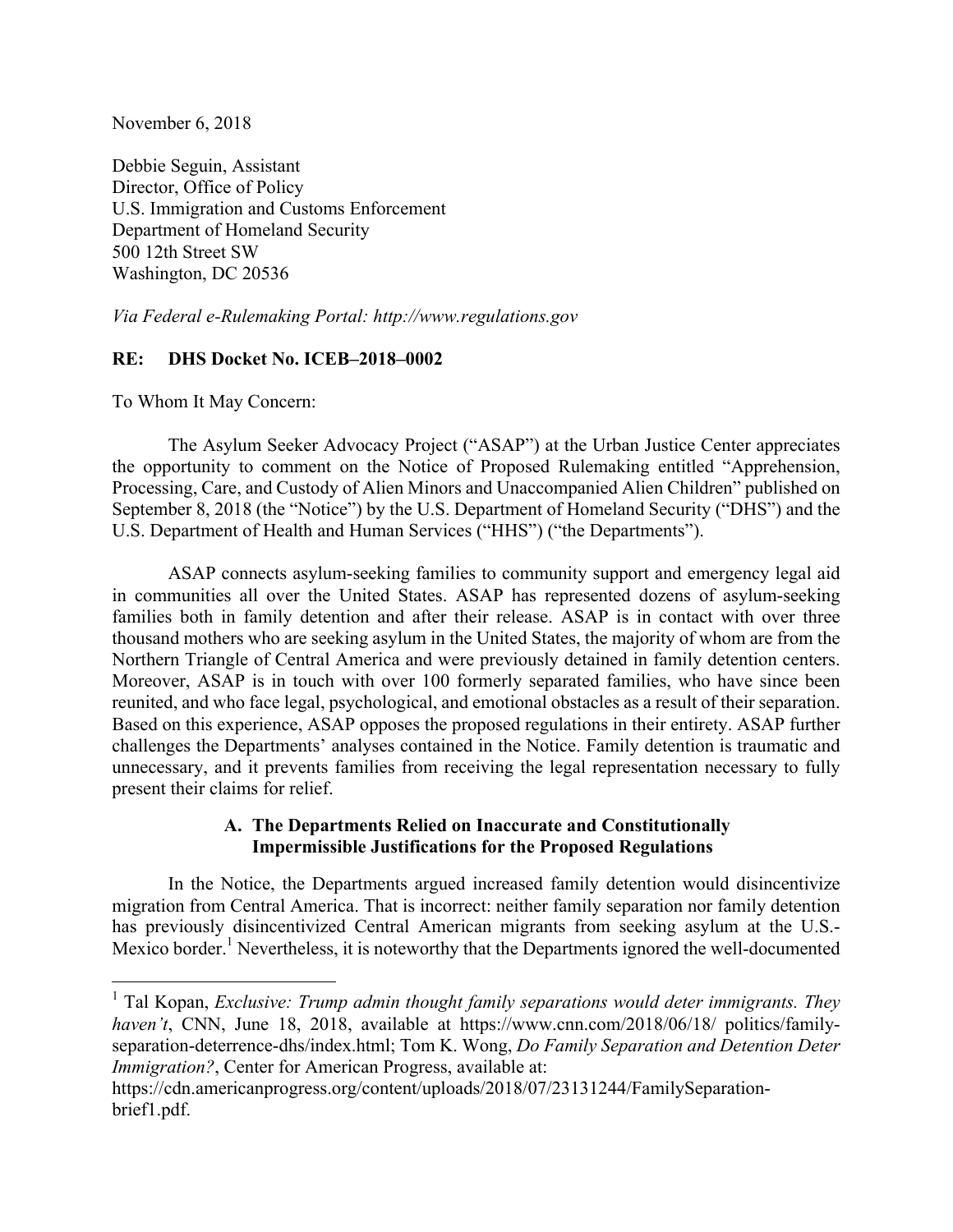violence families face in their home countries, indicating the Departments aimed to promulgate this rule with the constitutionally impermissible intention of deterring future asylum seekers.<sup>2</sup>

First, the Departments utterly failed to acknowledge the push factors causing individuals from Central America to seek asylum or refugee status around the world. In the Notice, the Departments instead suggested that there is a link between shifts in U.S. detention policy and the rate of migration from Central America. Yet the Departments failed to mention the high rates of homicide and gender-based violence in Central America. In 2015, the United Nations High Commissioner for Refugees ("UNHCR") noted that "[a] surging tide of violence sweeping across El Salvador, Guatemala, and Honduras forces thousands of women, men, and children to leave their homes every month. This region of Central America, known as the Northern Triangle . . . is one of the most dangerous places on earth."<sup>3</sup> In 2018, UNCHR noted "a significant increase in the number of people fleeing violence and persecution in the North of Central America."<sup>4</sup> Furthermore, worldwide applications for refugee status from the North of Central America have increased in 2018.<sup>5</sup> The Notice demonstrated the Departments' severe disregard for the Central American refugee crisis and the safety of Central American asylum seekers in the United States.

Second, the Departments used a constitutionally impermissible justification for expanding the deprivation of liberty of asylum-seeking families: deterrence. It is impermissible under the Due Process Clause of the Fifth Amendment to use detention policies to deter families and children fleeing violence from seeking asylum in the United States<sup>6</sup>, and that is exactly what the Departments aim to do with the proposed regulations.

In February 2015, a federal district court in Washington, D.C. issued a preliminary injunction barring DHS from detaining asylum seekers with the purpose of deterring future Central American immigration to the United States.<sup>7</sup> The court flatly rejected the U.S. government's argument that "one particular individual may be civilly detained for the sake of sending a message of deterrence to other Central American individuals who may be considering immigration." <sup>8</sup> The court concluded such an argument was "out of line with analogous Supreme Court decisions" that held general deterrence justification in the context of civil commitment was impermissible.<sup>9</sup> The court found that, even if, for the sake of argument, deterrence was a legitimate rationale, "a general deterrence rationale seems less applicable where . . . neither those being detained nor those being deterred are certain wrongdoers, but rather individuals who may have legitimate claims to asylum

- <sup>7</sup> *Id.* at 164. <sup>8</sup> *Id*. at 188-89.
- <sup>9</sup> *Id*. at 189.

 <sup>2</sup> *RILR v. Johnson*, 80 F. Supp. 3d 164 (D.D.C. 2015).

<sup>3</sup> UNCHR, *Women on the Run* (Oct. 2015), available at http://www.unhcr.org/enus/publications/operations/5630f24c6/women-run.html

<sup>4</sup> UNHCR, *UNHCR alarmed by sharp rise in forced displacement in North of Central America* (May 22, 2018), available at http://www.unhcr.org/en-

us/news/briefing/2018/5/5b03d89c4/unhcr-alarmed-sharp-rise-forced-displacement-northcentral-america.html. 5 *Id.*

<sup>&</sup>lt;sup>6</sup> *RILR*, 80 F. Supp. 3d at 188.<br><sup>7</sup> *Id.* at 164.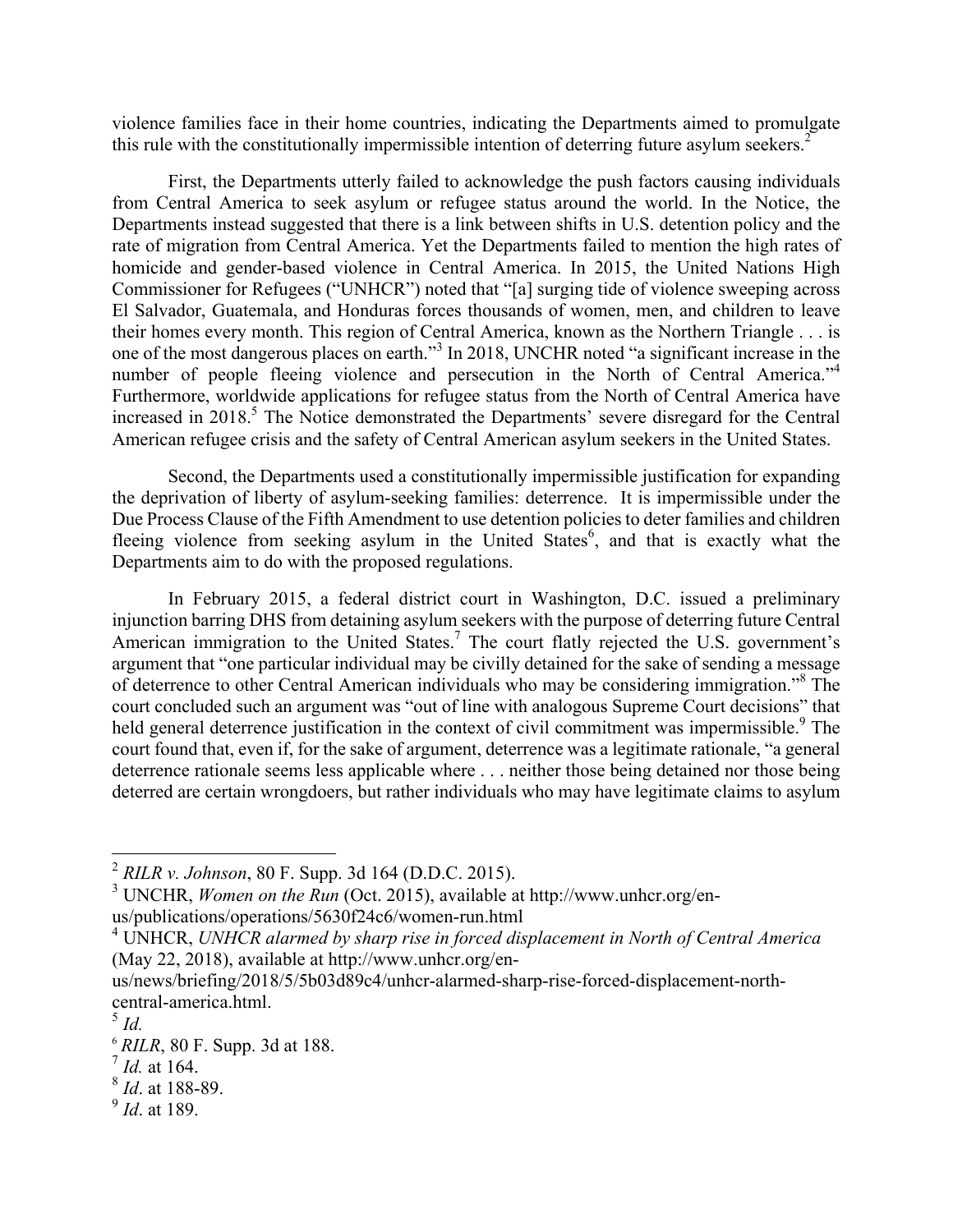in this country."10 As Judge Boasberg noted, "[i]ncantation of the magic words 'national security' without further substantiation is simply not enough to justify significant deprivations of liberty."<sup>11</sup>

Under UNHCR Detention Guidelines, there is a general presumption against detaining asylum seekers, noting the use of detention in order to deter future asylum seekers from entering the country is "generally unlawful" and "inconsistent with international norms."12 Furthermore, the Refugee Convention permits only narrow exceptions to the presumption against immigration detention.<sup>13</sup> "Thus, detention of asylum seekers, based solely on their unauthorized entry or to deter unauthorized entry by others, violates international law."<sup>14</sup>

### **B. The Departments Should Rescind the Notice because they Failed to Adequately Analyze Costs**

The Departments' cost-benefit analysis in the Notice was incomplete because it (1) failed to provide estimated financial costs associated with the proposed regulations, and (2) failed to consider the harm caused by family detention. The Departments should conduct a full analysis of costs before promulgating regulations that could result in the unnecessary, long-term detention of children and families.

The Notice failed to include even a minimal analysis of estimated costs associated with prolonged family detention. In fact, the Notice included this statement: "DHS is unsure how many individuals will be detained at [Family Residential Centers ("FRCs")] after this rule is effective or for how much longer individuals may be detained because there are so many other variables to consider. Therefore, DHS is unable to provide a quantified estimate of any increased FRC costs."<sup>15</sup> However, Immigration and Customs Enforcement ("ICE") included the average daily cost of a

 <sup>10</sup> *Id.*

<sup>11</sup> *Id*. at 190.

<sup>&</sup>lt;sup>12</sup> UNHCR, *Detention Guidelines: Guidelines on the Applicable Criteria and Standards Relating to the Detention of Asylum Seekers and Alternatives to Detention*, Introduction ¶ 3 (2012) [hereinafter UNHCR Detention Guidelines], available at: http://www.unhcr.org/505b10ee9.html; *id*. at 4.1.4 ¶ 32.

<sup>&</sup>lt;sup>13</sup> Article 9 of the Refugee Convention provides, "Nothing in this Convention shall prevent a Contracting State, in time of war or other grave and exceptional circumstances, from taking provisionally measures which it considers to be essential to the national security in the case of a particular person, pending a determination by the Contracting State that that person is in fact a refugee and that the continuance of such measures is necessary in his case in the interests of national security." Convention Relating to the Status of Refugees (Refugee Convention), art. 9, opened for signature July 28, 1951, 189 U.N.T.S. 150.

<sup>14</sup> Allard K. Lowenstein International Human Rights Clinic at Yale Law School, *U.S. Detention and Removal of Asylum Seekers: An International Human Rights Law Analysis* (June 20, 2016), available at: https://law.yale.edu/system/files/area/center/schell/human\_rights\_first\_ immigration detention - final - 20160620 for publication.pdf.

 $\frac{1}{15}$  Apprehension, Processing, Care, and Custody of Alien Minors and Unaccompanied Alien Children, 83 FR 45486 (Sep. 7, 2018), at 45488.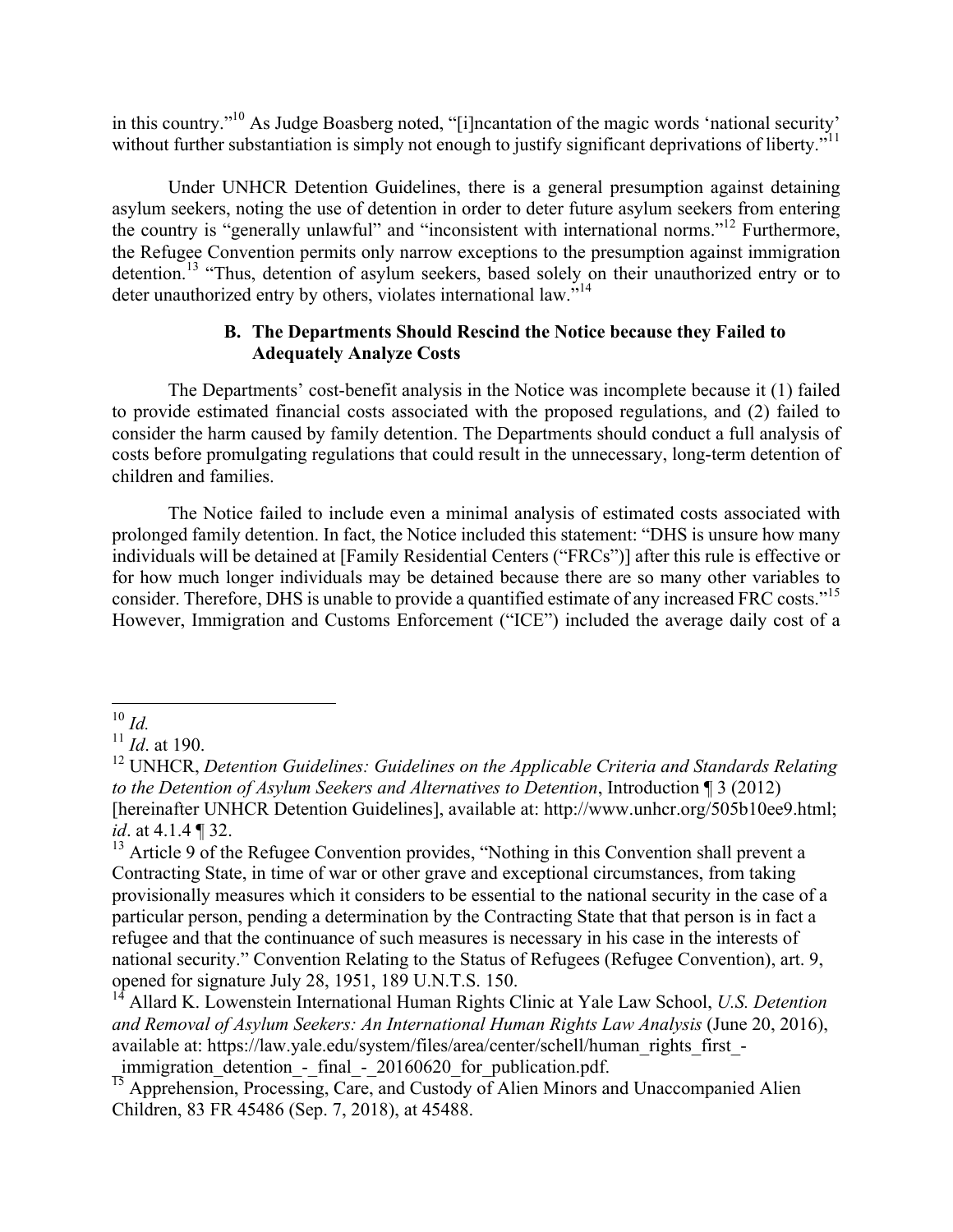"family bed" in its FY 2018 Budget: \$319.37.<sup>16</sup> The Departments also have data on the number of families (measured by "family unit") apprehended crossing the Southwest Border in FY 2018, as included in the Notice.17 The Departments could seek additional data on the adjudication of asylum claims from the Department of Justice or from an independent, nonpartisan source, like the Transactional Records Access Clearinghouse ("TRAC") at Syracuse University. TRAC has an Immigration Court Backlog Tool, which estimates that immigration court cases currently have an average wait time of 710 days before adjudication.<sup>18</sup> In sum, the data available to the Departments is sufficient to provide cost estimates. And without analysis of estimated costs based on available data, neither the Departments nor the public can properly assess the proposed regulations.

Furthermore, DHS should implement the United States Government Accountability Office ("GAO") guidelines for reliable cost estimates. GAO previously identified errors and inconsistencies in ICE budgets and estimated costs, and made recommendations for improvements.<sup>19</sup> Until DHS improves its process for estimating costs accordingly, DHS should not promulgate regulations, like this one, that would result in the expansion of its existing programs.

Moreover, the Departments made no effort to compare the costs of prolonged family detention with viable alternatives to detention. Some of the benefits of family detention mentioned by the Departments, including family unity and appearance in immigration court, are also served by placing families in Alternatives to Detention ("ATD") programs. ATD programs have proven to be effective and less costly than immigration detention<sup>20</sup>, yet the Departments did not mention them in the Notice.

Finally, the Departments failed to weigh the harm of the proposed regulations on children and asylum seekers. The Flores Settlement Agreement ("FSA") plays an important role in protecting immigrant children from harm. The American Academy of Pediatrics ("AAP") has found "no evidence indicating that any time in detention is safe for children."<sup>21</sup> The AAP's stated position is that children accompanied by a parent "should never be detained, nor should they be separated from a parent, unless a competent family court makes that determination."<sup>22</sup> In the

<sup>&</sup>lt;sup>16</sup> Department of Homeland Security, Immigration and Customs Enforcement Budget Overview (FY 2018). <sup>17</sup> Apprehension, Processing, Care, and Custody of Alien Minors and Unaccompanied Alien

Children, 83 FR 45486, at 45494.

<sup>&</sup>lt;sup>18</sup> TRAC, Immigration Court Backlog Tool, available at

http://trac.syr.edu/phptools/immigration/court\_backlog/.

<sup>19</sup> GAO, *Immigration Detention: Opportunities Exist to Improve Cost Estimates* (Apr. 2018), available at https://www.gao.gov/assets/700/691330.pdf

<sup>&</sup>lt;sup>20</sup> Lutheran Immigration and Refugee Service, National Immigrant Justice Center, Women's Refugee Commission & American Immigration Lawyers Association, *The Real Alternatives to Family Detention*, available at https://www.womensrefugeecommission.org/images/zdocs/Real-

Alternatives-to-Family-Detention.pdf. <sup>21</sup> American Academy of Pediatrics, *Detention of Immigrant Children*, Pediatrics Volume 139, number 4 (Apr. 2017) at 6. <sup>22</sup> *Id*. at 7.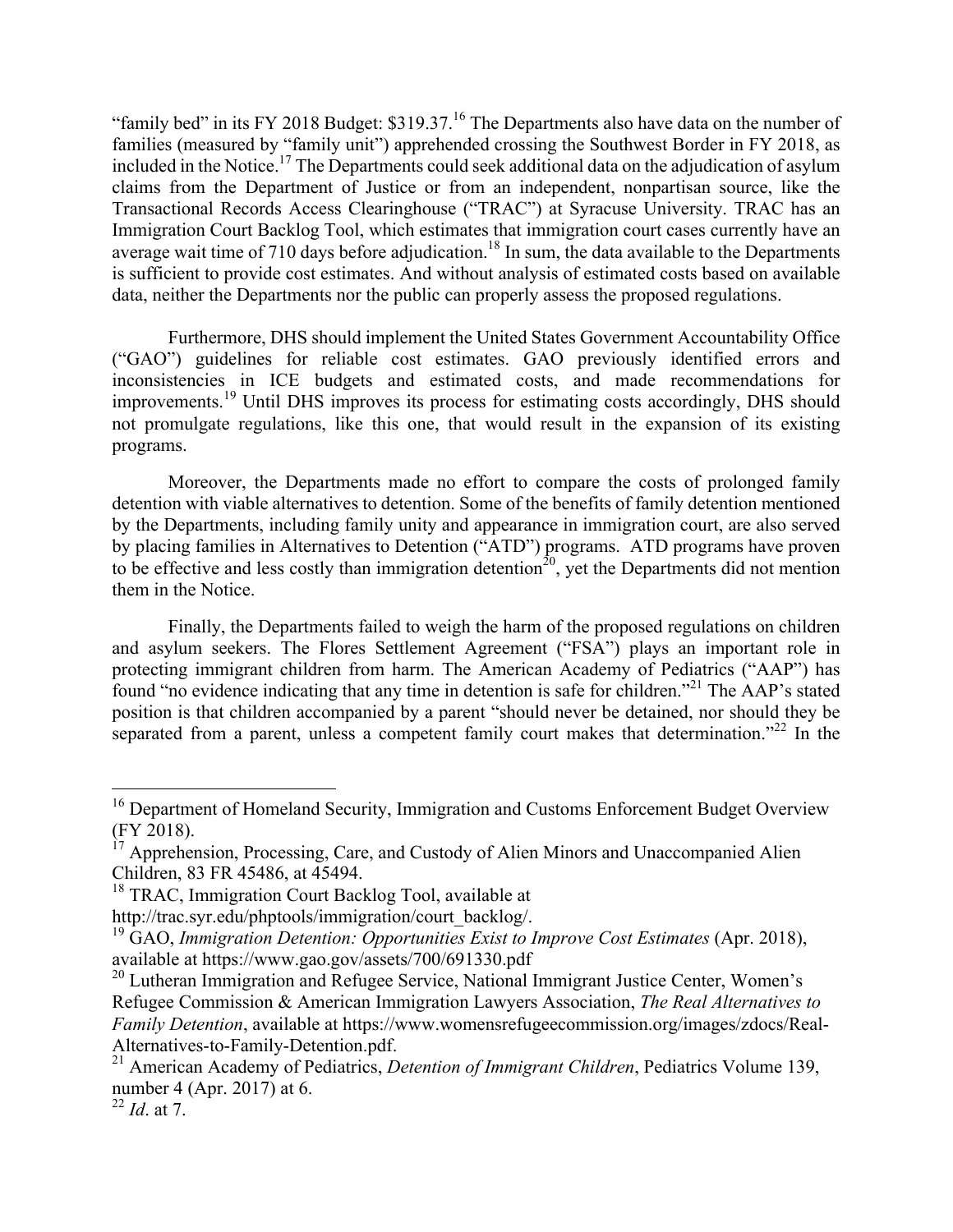Notice, the Departments failed to contend with the harm to children caused by prolonged detention in immigration facilities, thereby minimizing the human costs of the proposed regulations.

### **C. The Departments Should Instead Consider Humane Alternatives to Detention to Prevent** *In Absentia* **Removal Orders and Ensure the Proper Adjudication of Asylum Claims**

The Departments should abandon these proposed regulations and instead promote access to counsel and ATD programs, like family case management. In the Notice, the Departments expressed concern with rates of appearance in immigration court, stating "the reality is that a significant number of aliens who are not in detention either fail to appear at the required proceedings or never actually seek asylum relief, thus remaining illegally in the United States." However, asylum seekers often miss court hearings because they lack basic information about the process and DHS does not provide adequate information to them upon release from detention or during ICE check-ins.<sup>23</sup> Accordingly, the Departments' stated concern with *in absentia* removal orders does not take into account the failure of the Executive Office of Immigration Review ("EOIR") and DHS to make asylum seekers aware of their upcoming immigration court hearings.

If the Departments are concerned with *in absentia* removal orders in particular, ASAP and the Catholic Legal Immigration Network, Inc. (CLINIC) made multiple recommendations for DHS in our 2016 report, "Denied a Day in Court: The Government's Use of In Absentia Removal Orders Against Families Seeking Asylum."<sup>24</sup> We urge the Departments to consider and implement those recommendations before resorting to the harmful detention of families and children. We explain our findings below and enclose the entire report as an attachment to this Comment.

ASAP's work to reopen the cases of asylum seekers who received a deportation order for failure to appear in immigration court (called an *in absentia* removal order), and our investigation of *in absentia* removal orders for families seeking asylum, provides a more complete picture of why so many asylum seekers fail to appear, despite having strong claims to asylum under U.S. law.<sup>25</sup> In November 2016, ASAP and CLINIC filed a Freedom of Information Act ("FOIA") request with EOIR to obtain statistics regarding cases for all women with children detained/apprehended at border, including: (a) completed cases (i.e., cases adjudicated and closed by an immigration judge); (b) removal orders; (c) *in absentia* removal orders; and (d) rates of

<sup>&</sup>lt;sup>23</sup> Asylum Seeker Advocacy Project at the Urban Justice Center and the Catholic Legal Immigration Network, Inc., *Denied a Day in Court: The Government's Use of In Absentia Removal Orders Against Families Seeking Asylum*, available at: https://asylumadvocacy.org/wpcontent/uploads/2018/04/Denied-a-Day-in-Court.pdf [hereinafter *In Absentia* Report]. <sup>24</sup> *Id.* at 31-33.

<sup>25</sup> *Id*.; *see also* INA § 240(b)(5), 8 U.S.C. § 1229a(b)(5) (West 2017) ("Any alien who, after written notice . . . has been provided to the alien or the alien's counsel of record, does not attend a proceeding under this section, shall be ordered removed in absentia if the Service establishes by clear, unequivocal, and convincing evidence that the written notice was so provided and that the alien is removable . . . .).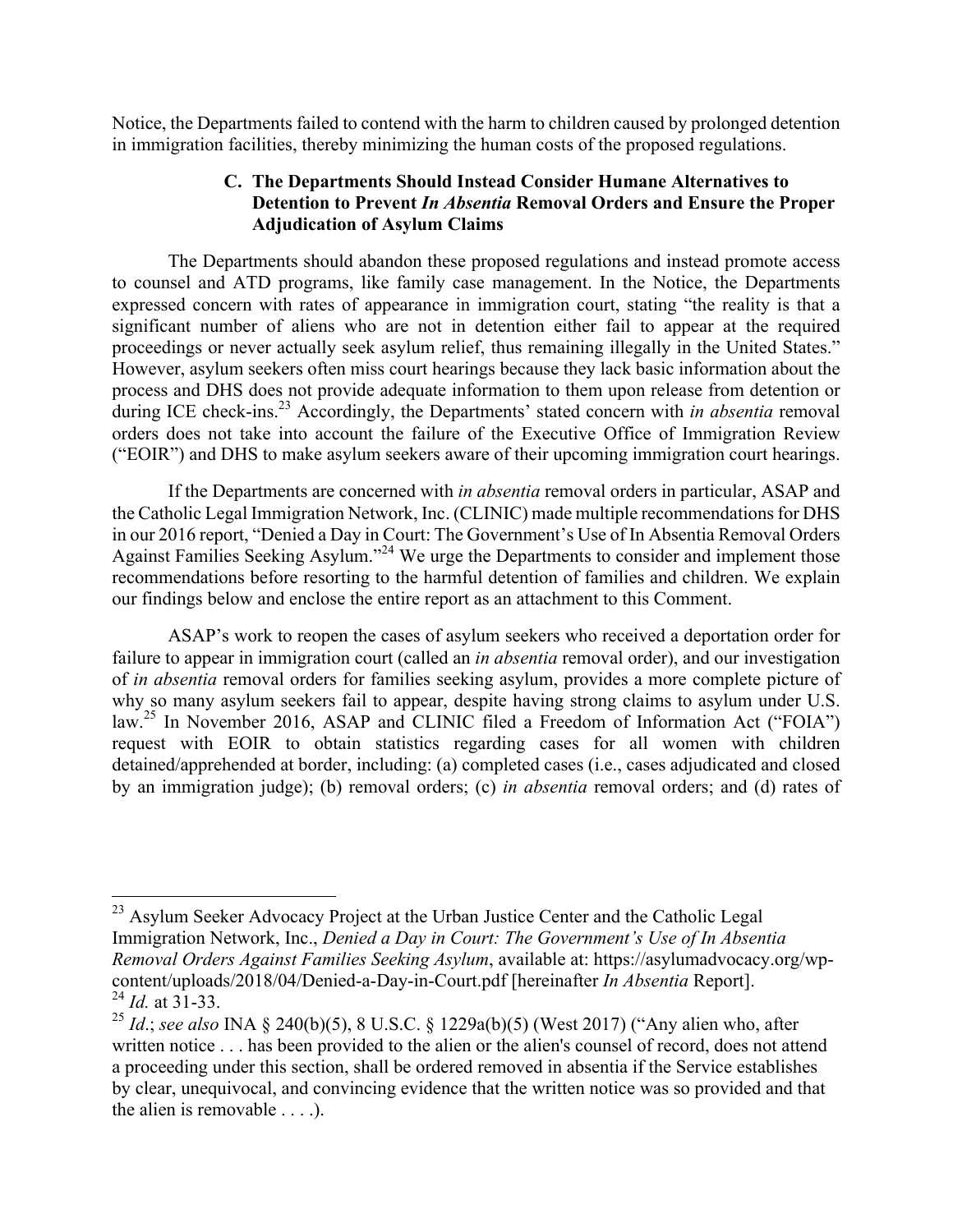representation.<sup>26</sup> In February 2017, EOIR provided the requested data for the time period from July 18, 2014 to November 28, 2016, covering 29,808 completed cases.<sup>27</sup>

During this period of slightly more than two years, immigration judges ordered 83 percent of families removed—a total of  $24,862$  families.<sup>28</sup> Of these  $24,862$  families, 21,041 of them—or 85 percent—were ordered removed *in absentia*. *In absentia* removal orders represented 71 percent of all completed cases— meaning those in which a family won asylum or another form of relief or was ordered removed. Thus, immigration judges ordered nearly three-fourths of all families removed who were in immigration proceedings during this time, despite the fact that most of these families never went to court to present their claims for asylum or other forms of immigration relief.

It is important to note that asylum-seeking families have little incentive to skip the master calendar hearing as this is merely a scheduling hearing during which immigration judges will generally not order removal unless they fail to appear. From July 2014 through September 2016, U.S. Citizenship and Immigration Services ("USCIS") found a positive credible fear determination for 45,393 or 88 percent of the 51,977 credible fear interviews it conducted at all of its family detention facilities.<sup>29</sup> Through these positive credible fear determinations, families had already successfully begun the process to obtain long-term relief in the form of asylum.

In 2015, ASAP and CLINIC encountered many families who had missed their hearings for several reasons, mostly outside of the families' control. Subsequently, ASAP and CLINIC undertook the representation of these families, the vast majority of whom had been previously unable to retain representation. From 2015 to 2017, ASAP and CLINIC represented 22 families, comprised of 46 clients with *in absentia* orders. Of these, ASAP and CLINIC successfully challenged the *in absentia* orders for 44 clients or 96 percent of cases. Through the representation of these individuals, ASAP and CLINIC identified several common reasons families fail to attend immigration court and receive *in absentia* orders, including insufficient notice, government errors and omissions on the part of DHS officials.

In terms of missing notices, families faced situations where notices never arrived or were not received in time. Incorrect addresses contributed to this problem. Upon release from detention, one must provide DHS an address where one intends to reside. When one moves, one is also expected to update one's address with up to five different entities—the immigration court, USCIS, ICE OCC, ICE ERO, and ISAP—using three different mediums—Form EOIR-33, Form AR-11, and oral or written notice. The government's failure to communicate this requirement clearly and in a timely manner contributed to a significant number of notices that did not reach the intended recipient.

 <sup>26</sup> *In Absentia* Report at 12-13.

<sup>27</sup> *Id*. at 13.

<sup>28</sup> *Id*. at 14.

<sup>29</sup> USCIS, *USCIS Asylum Division: Family Facilities Credible Fear* (May 16, 2016), available at https://www.uscis.gov/sites/default/files/USCIS/Outreach/Upcoming%20National%20Engageme nts/PED\_CredibleFearReasonableFearFamilyFacilitiesFY14\_16.pdf.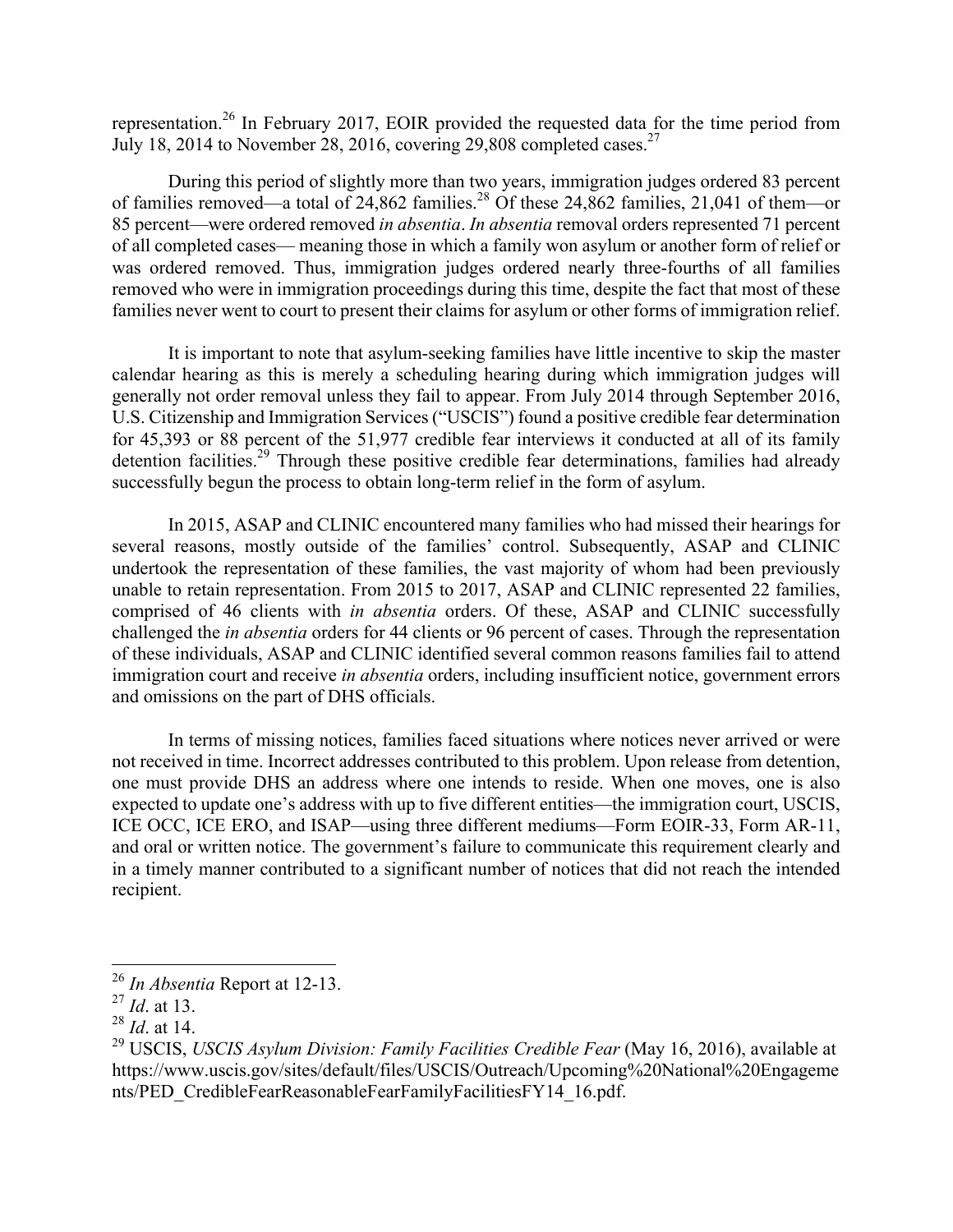Other clients received written notices too late or received written notices with incorrect hearing dates. Furthermore, when ICE officers had the opportunity to correct mistaken assumptions or ensure sufficient notice had been received, they failed to do so.

ASAP includes the below stories from the 2016 report as a demonstration of the circumstances beyond asylum seekers' control – but within the government's control – that often lead to *in absentia* removal orders. The Departments should consider the flaws in the system as it exists, as well as ASAP and CLINIC's recommendations in the enclosed report, before using *in absentia* removal orders to justify the long-term detention of asylum seekers.

### *Insufficient Notice*

- **LAURA'S STORY:** Laura and her father were members of the Christian Democrat Party in Honduras and sought to improve their local community by running for political office. In 2012, Laura's father was murdered during his campaign for mayor because of his political beliefs. Shortly thereafter, Laura began to receive death threats. Wanting to protect herself and her 3-year-old daughter, Laura made the difficult decision to withdraw from civic service and move to a new town in Honduras. The men who had been threatening Laura followed her and her daughter to their new home and continued their threats. Believing that the men would follow her anywhere in Honduras, Laura fled to the United States and sought asylum in August 2015. When ICE released Laura and her daughter from detention, Laura provided her uncle's address as the residence where she planned to live. While awaiting her hearing notice, Laura moved, changed her address with ICE, and continued to attend regular check-ins with ICE. No notice regarding her immigration court hearing ever arrived at her uncle's home. But in late 2015, Laura received a letter at her uncle's address informing her that a judge had ordered her removed *in absentia* in November 2015. In May 2016, ASAP and CLINIC successfully challenged Laura and her daughter's *in absentia* order, and in April 2017, Laura and her daughter won asylum.
- **SOFIA'S STORY:** Sofia, a Honduran citizen, was raped by one of her neighbors in early 2015 and later threatened by another man affiliated with one of the transnational gangs working in Honduras. As part of an escalating campaign of violence and in response to Sofia's Catholic faith, gang members attempted to murder Sofia's mother and son, threatened Sofia's family with violence, and intimidated the family by killing Sofia's dog. Fearing for her life, Sofia made the difficult decision to leave Honduras and seek asylum in the United States in April 2015. Upon release from detention, Sofia provided ICE the address where the government could send her notices—her cousin's apartment where she would be staying. Sofia and her family diligently checked the mail for any notices regarding her hearing, but no notice ever arrived. Sofia did, however, eventually receive a letter instructing her to check in with ICE, a meeting where ICE revealed she missed her hearing in August 2015 where the immigration judge had ordered her removed *in absentia*. In February 2016, ASAP and CLINIC successfully challenged Sofia and her son's *in absentia* orders. Their asylum case is currently pending.

#### *Government Errors*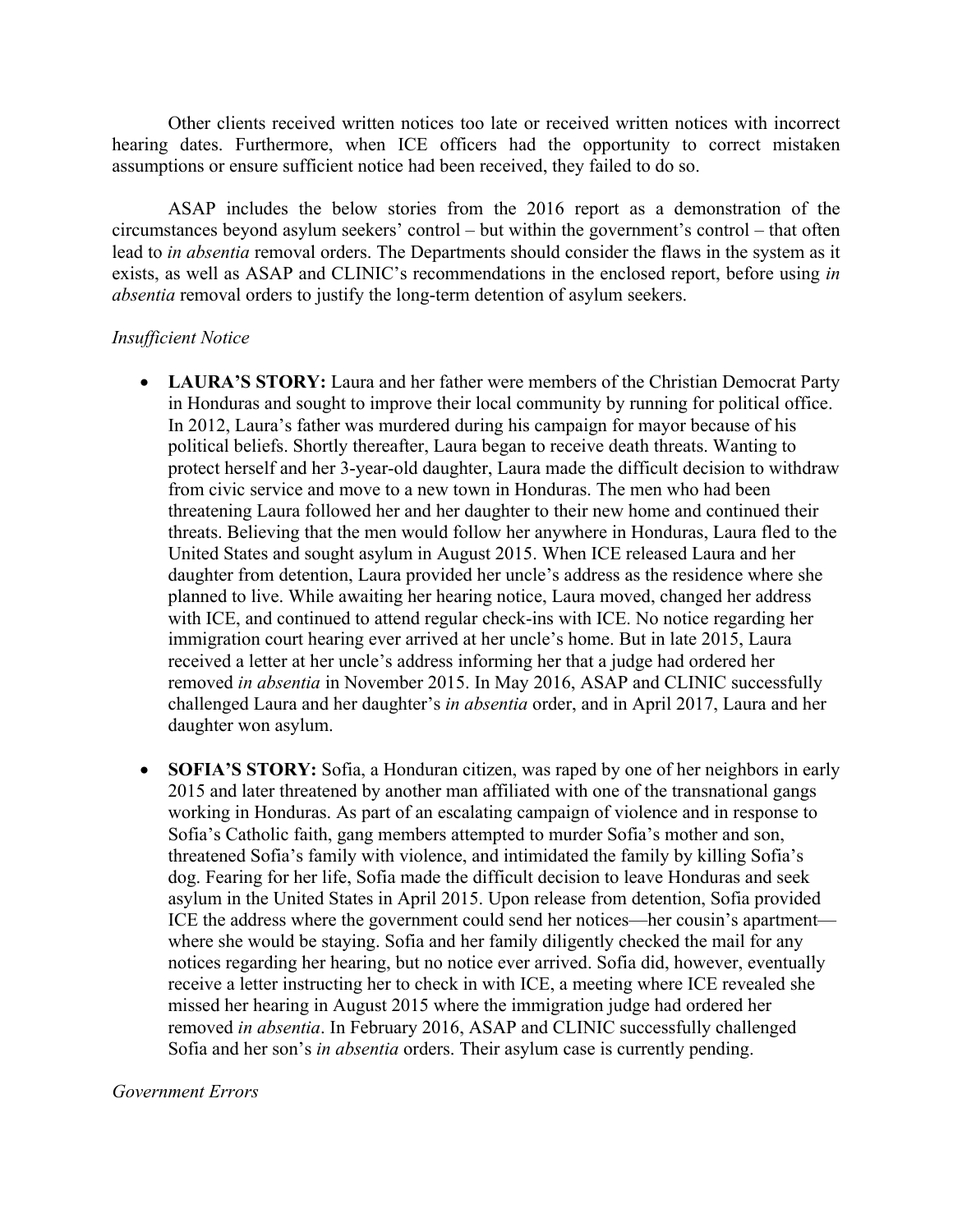- **PAULA'S STORY:** Three gang members murdered Paula's husband in early 2015 in Guatemala. Shortly thereafter, the gang members began to target the rest of the family, including Paula and her 10-year-old son, by making multiple death threats. Believing the threats would soon turn into action, Paula left Guatemala with her two children and sought asylum in the United States in February 2015. Upon release from detention, Paula provided the address where the government could send her notices. She checked her mail on a regular basis and one day in late July, she opened her mailbox to discover two pieces of mail. The first was a notice for her immigration hearing with a hearing date of July 23, 2015, which had already passed. The second piece of mail was an *in absentia* removal order for her and her son. In January 2016, ASAP and CLINIC successfully challenged Paula and her two sons' *in absentia* orders. Their asylum case is currently pending.
- **ADRIANA'S STORY:** Adriana, a Honduran citizen, became pregnant by a married man who abandoned her shortly thereafter. Furious that she had chosen to carry the pregnancy to term, the child's father began to threaten and harass Adriana, while the wife attempted to poison Adriana's son and continually threatened the boy's life. As the father was Adriana's stepfather's brother, he and his wife were able to easily locate and threaten Adriana. Adriana fled Honduras with her 7-year-old son and arrived in the United States in April 2015. ICE released Adriana and her son, and Adriana provided the government with her address in Phoenix. On June 10, 2015, Adriana received her first notice indicating that her hearing was in July 2016. Later, Adriana decided to move to Houston for more stable housing and informed ICE of her intentions at a July 2015 check-in. In Phoenix, Adriana updated her address with ICE, but ICE failed to inform Adriana that she also had to update her address with the immigration court and file a motion to change her hearing venue to the Houston Immigration Court. To escape the bullying her son faced in school, Adriana then decided to move from Houston to Dallas. During a check-in with ICE in Houston to update her address, ICE finally informed Adriana she needed to also update her address with the immigration court. After moving to Dallas, she contacted all of the attorneys on the list of legal aid providers ICE gave her, but was not able to find an attorney to help her update her address with the immigration court. She eventually scheduled a consultation with an attorney in January 2016, thinking she had enough time because the notice she had received stated her hearing was to be held in July 2016. Adriana was shocked to discover that the date of her original notice was incorrect. While the hearing notice stated her hearing was in July 2016, her hearing had actually taken place in August 2015. Since Adriana did not attend the August 2015 hearing, the immigration court ordered Adriana removed *in absentia*. In May 2016, ASAP and CLINIC successfully challenged Adriana and her son's *in absentia* orders. Their asylum case is currently pending.

# *Misleading or incomplete information from ICE during check-ins*

• **ELIZABETH'S STORY:** Elizabeth, a Salvadoran citizen, ran a successful business that drew the unwanted attention of MS-13, El Salvador's notorious transnational gang. Gang members extorted Elizabeth, threatened her with violence, and threatened to kidnap and rape her 10-year-old daughter. Elizabeth and her daughter left El Salvador and arrived at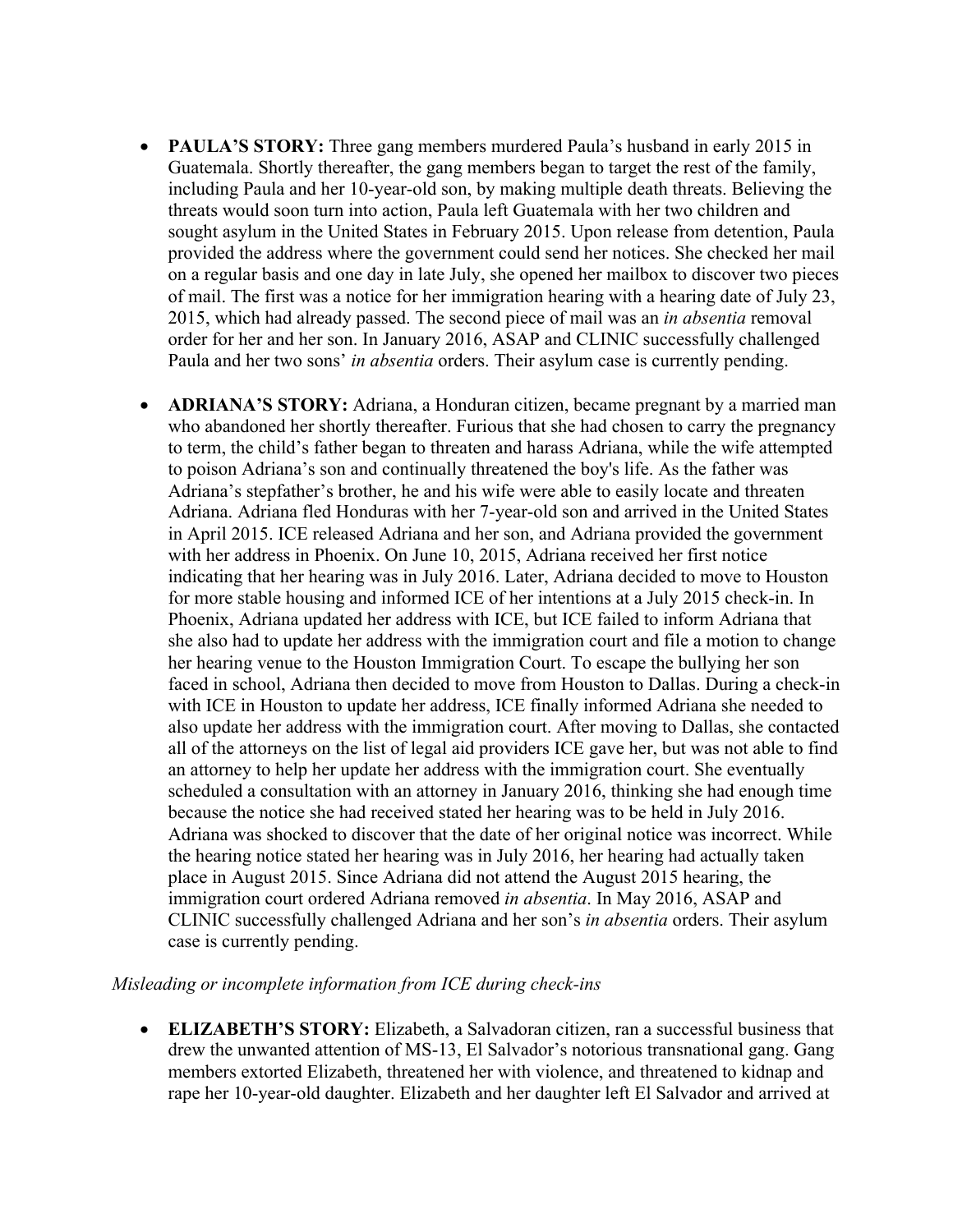the U.S.-Mexico border seeking asylum in October 2016. ICE released Elizabeth and her daughter and instructed Elizabeth to regularly check in with them. Elizabeth, wanting to pursue her case, regularly reported to ICE and updated her address every time she moved. What ICE failed to tell her, however, was that ICE would not share her new address with the immigration court and that Elizabeth had to contact the immigration court separately to update her address. Consequently, the immigration court sent her notice of hearing to an old address and, in September 2015, ordered Elizabeth removed *in absentia*. In early 2016, ASAP and CLINIC successfully challenged Elizabeth and her daughter's *in absentia* orders. Their asylum case is currently pending.

- **LUCIA'S STORY:** Lucia, a Honduran citizen, suffered a family tragedy—her brotherin-law was murdered. Lucia discovered the identity of the murderer. Subsequently, the same man began making death threats against her. Fearing for her and her son's safety, she came to the United States to seek asylum in October 2014. ICE released Lucia and her son, and Lucia attended regular check-ins with ICE. Lucia eventually moved to a new address and updated ICE, but ICE failed to inform her that she also had to update her address with the immigration court. Lucia never received a notice and the immigration court eventually ordered Lucia removed *in absentia*. Nevertheless, Lucia continued to attend her check-ins with ICE and ICE continued to tell her that there were no issues with her case. Instead, ICE directed Lucia to keep returning for check-ins and Lucia diligently complied. Throughout these check-ins, Lucia regularly called the immigration court hotline and selected "Option 1," which is supposed to provide information regarding upcoming hearings. The hotline informed her that she did not have an upcoming hearing (because the hearing had already occurred). Neither ICE nor EOIR informed her of "Option 3" on the hotline, which shares information regarding outstanding removal orders. Eventually, Lucia learned of "Option 3," followed up with the hotline, and discovered the immigration court ordered her removed *in absentia*. In 2016, ASAP and CLINIC successfully challenged Lucia and her son's *in absentia* orders. Their asylum case is pending.
- **ELENA'S STORY:** Elena, a citizen of Honduras, experienced repeated violence and sexual assault by her partner. After being raped and beaten on a regular basis, Elena decided to leave. Her partner threatened her and her son after he discovered Elena wanted to leave him. Unable to convince the authorities to assist her, Elena and her 4-year-old son fled to the United States in August 2015 and sought asylum. ICE released Elena from detention, but did not provide her with instructions of any kind or a point of contact for questions. Though she diligently checked the mail every day, Elena never received her notice from the immigration court. Elena did not call the EOIR hotline for months because she did not know it existed. During her check-ins, ICE did not provide any information regarding the hotline or how to seek additional information regarding her case. Once Elena was alerted to the EOIR hotline's existence, she became aware of her removal order. The immigration court had ordered Elena removed *in absentia* in October 2015. In 2016, ASAP and CLINIC successfully challenged Elena and her son's *in absentia* order. Their asylum case is pending.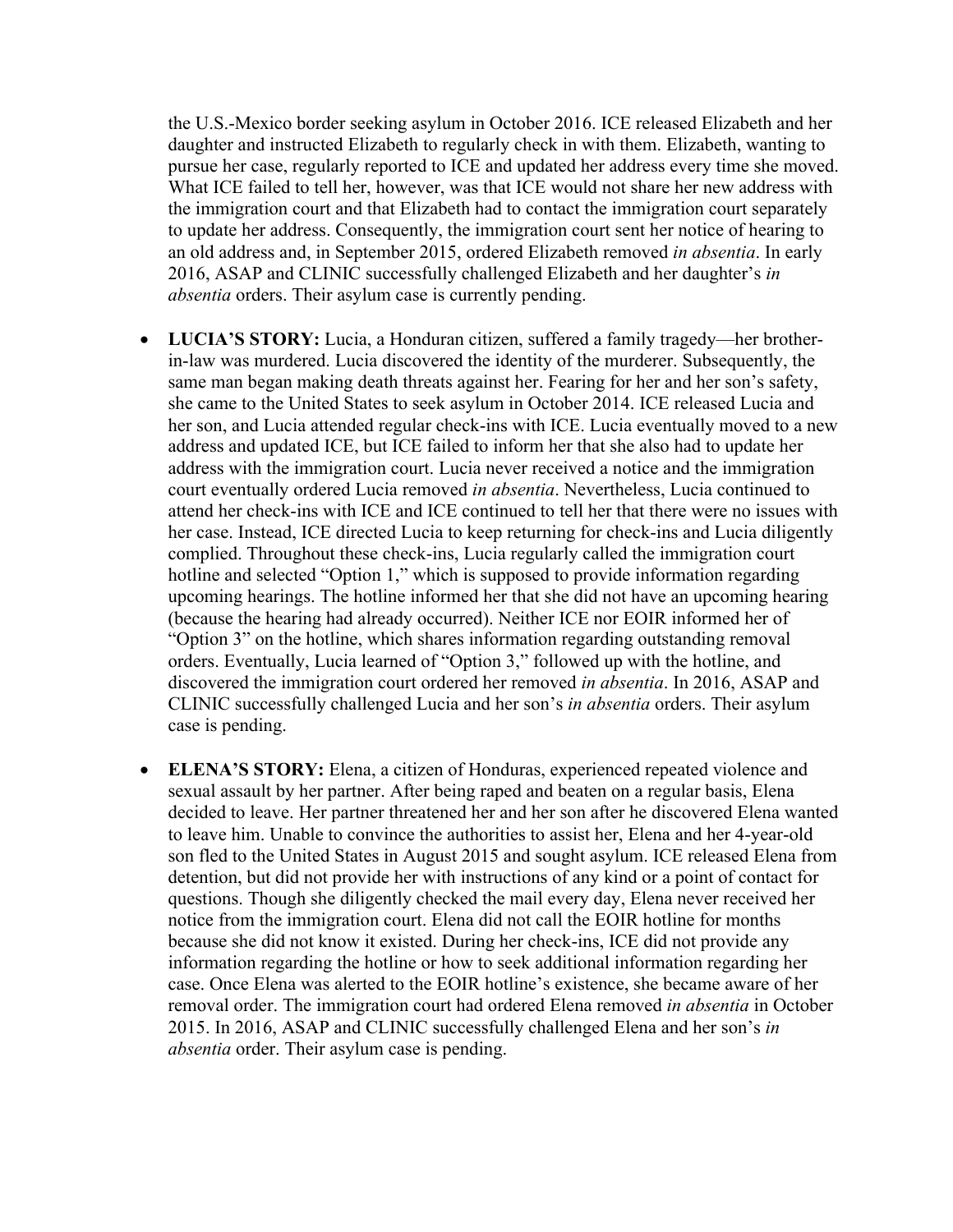ASAP and CLINIC's success in reopening cases with *in absentia* removal orders suggests that failures to appear in court by Central American families are at least partly rooted in systemic problems and bureaucratic failures, not in a desire on the part of Central American families to abscond without pursuing their asylum claims. ASAP and CLINIC's work establishes a more credible, fact-based narrative: families are receiving *in absentia* deportation orders despite their best efforts to seek asylum, participate in the immigration court system, and plead their cases. To satisfy our nation's moral and legal obligation to those fleeing persecution, it is incumbent on the government to ensure asylum seekers have an opportunity to present their claims before an immigration judge. The Departments should therefore support family case management as an alternative to detention. Family case management will provide the necessary information and support to traumatized families as they navigate the asylum process.

While advocates, immigration legal counsel, legislators, and government officials may not always agree on who should be granted asylum, ensuring the right to a fair hearing and basic due process should be a priority for all those who believe in the rule of law.<sup>30</sup> By facilitating the inappropriate issuance of *in absentia* removal orders, the government is denying a particularly vulnerable population the opportunity to present their claims. Furthermore, statistics regarding court appearances, without context or analysis, should not be used to rationalize inflicting further trauma on asylum seekers, including children, through long-term detention upon arriving in the United States.

# **D. Family Case Management Programs, Rather Than Detention, Increase Likelihood of Legal Representation**

Further reason to abandon the proposed regulations is that asylum seekers are more likely to find legal representation when they are free from detention. Since detention centers are often in remote places, it is difficult for asylum seekers to find either pro bono attorneys or private attorneys who are willing or able to drive to detention centers in order to take on a case. This reality is reflected in a national study, which found that while approximately sixty percent of asylum seekers were unrepresented by an attorney in cases decided on the merits in immigration, eighty-six percent of immigrants in detention facilities went unrepresented.<sup>31</sup>

Legal representation helps the immigration court system function more efficiently and is essential for asylum seekers to be able to meaningfully present their claims.<sup>32</sup> Counsel is necessary to properly prepare the initial asylum application and fully prepare the asylum seeker for the

 <sup>30</sup> *Reno v. Flores*, 507 U.S. 292, 306 (1993) ("It is well established that the Fifth Amendment entitles aliens to due process of law in deportation proceedings.").

<sup>&</sup>lt;sup>31</sup> Ingrid V. Eagly & Steven Shafer, A National Study of Access to Counsel in Immigration Court, 164 U. PENN. L. REV. 1, 6 (2016) ("By looking at individual removal cases decided on the merits, we find that only 37% of immigrants had counsel during our study period."); *see also* Sabrineh Ardalan, Access to Justice for Asylum Seekers: Developing an Effective Model of Holistic Asylum Representation, 48 U. MICH. J. L. REFORM 1001, 1002 (2015).

<sup>32</sup> *See*, *e.g.*, Ingrid Eagly, Esq. & Steven Shafer, Esq., American Immigration Council, *Access to Counsel in Immigration Court* (Sep. 28, 2016), at 1 ("The lack of appointed counsel may have a profound impact on immigrants' ability to receive a fair hearing.").